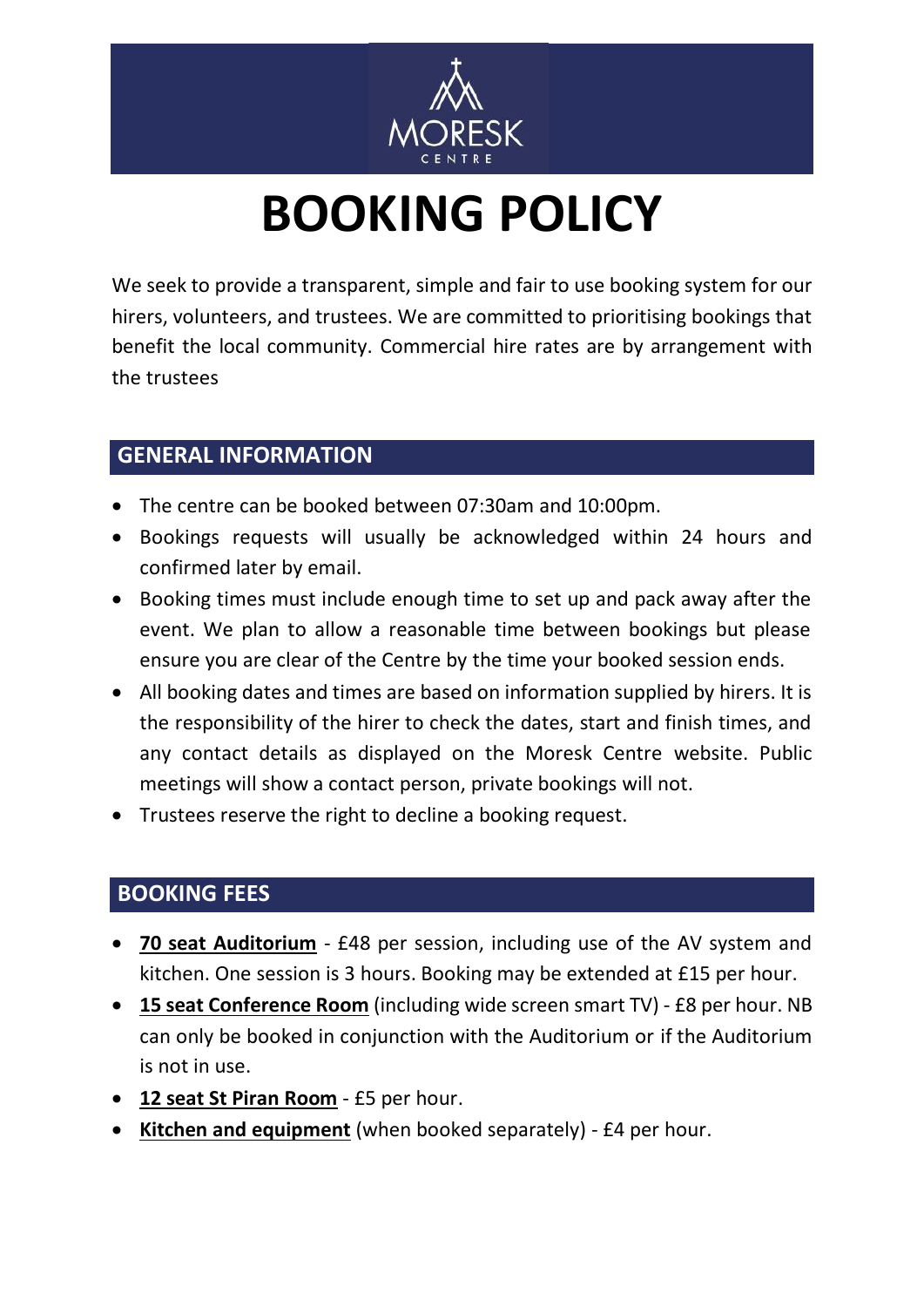## **TERMS AND CONDITIONS**

- Limited on site storage is available by prior arrangement.
- The Centre has free broadband and Wi-Fi for all users.
- For a single session, full payment must be made via the website when booking. Bookings cannot be accepted until payment has been made.
- We offer a 10% discount if 4 bookings are made and paid for in advance, or for regular weekly bookings of more than 4 sessions paid for at least 4 weeks in advance. Payments qualifying for the discount should be made via the website or by BACS.
- No refunds will be considered unless notice is given at least 4 weeks before the booking date.
- For regular bookings it may be possible to move a booking forward, by prior arrangement.
- In order to help and encourage new groups and existing clubs, groups and societies that provide direct benefit to the local community, we maintain a Hardship Fund. This fund is administered by the trustees to help support groups who may be having difficulty in meeting hire costs.